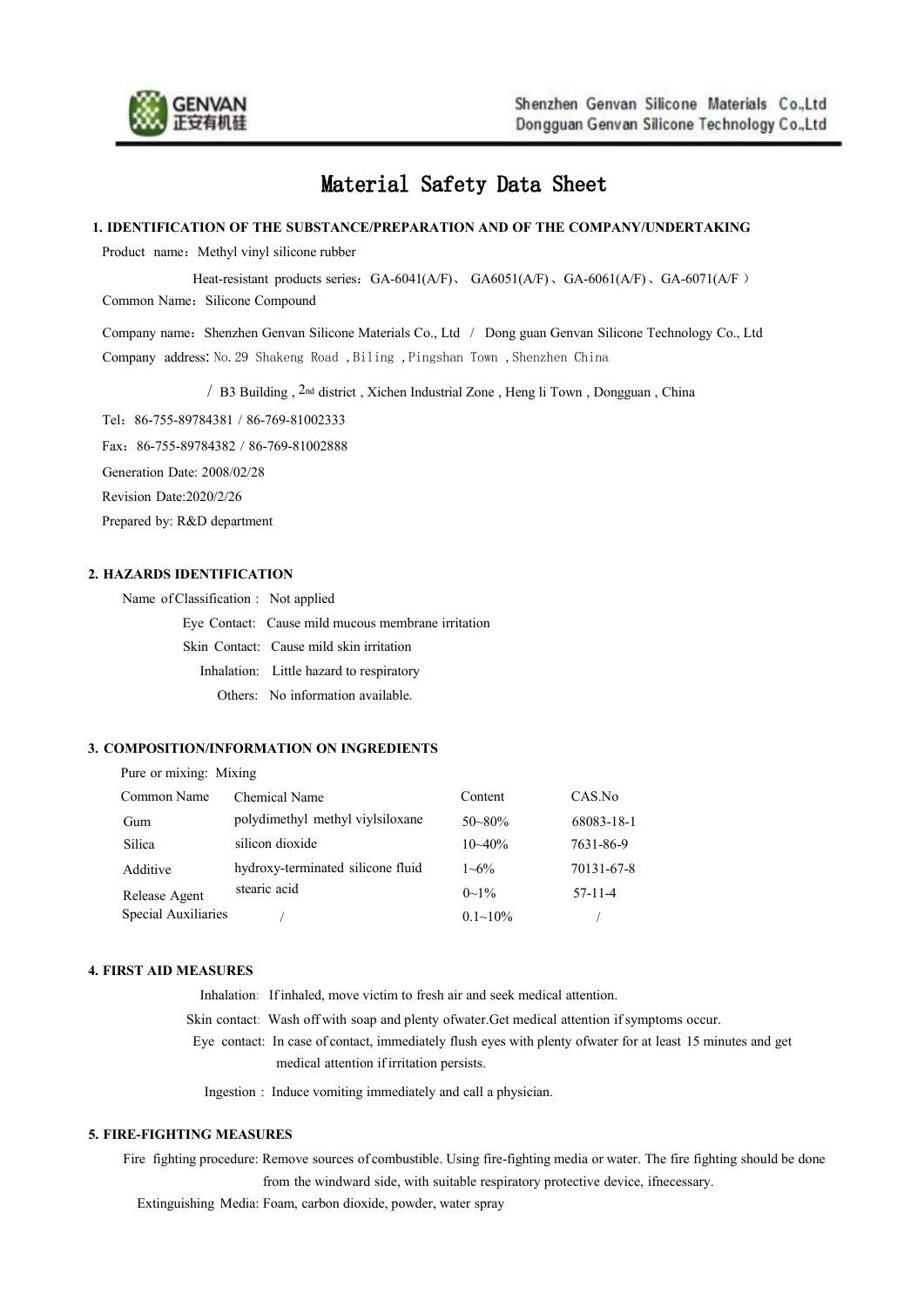

#### **6. ACCIDENTAL RELEASE MEASURES**

Sweep up or vacuum up spillage and collect in suitable container for disposal.

#### **7. HANDLING AND STORAGE**

Handling: It is strictly prohibited to fire when in handling. Storage: Storage in dark and cool place indoors, with container tightly closed

# **8. EXPOSURE CONTROLS / PERSONAL PROTECTION**

Administrative exposure limit: Not applied Respiratory protection: Not applied

#### **9. PHYSICAL AND CHEMICAL PROPERTIES**

Form: Solid Appearance: Translucent Odor: Slight smell Boiling point: No data Vapor tension: No data Volatility: None Melting Point: Not applied Flash point: Not applied Density: 1.05-1.24 (25℃) Solubility in water: Insoluble

#### **10. STABILITY AND REACTIVITY**

Stability: Stable under recommended storage conditions. Reactivity: The catalysis of strong acids or bases cause polymerization or decomposition.

# **11. TOXICOLOGICAL INFORMATION**

Skin destruction property: No data available Skin irritation: No data available Eye irritation: No data available Sensitization property: No data available Acute toxicity: No data available Carcinogenicity: No data available Mutagenicity: No data available Toxicity to reproduction: No data available Teratogenicity: No data available

#### **12. ECOLOGICAL INFORMATION**

Persistence/Degradability: No data available Bioaccumulation: No data available Further information: No data available